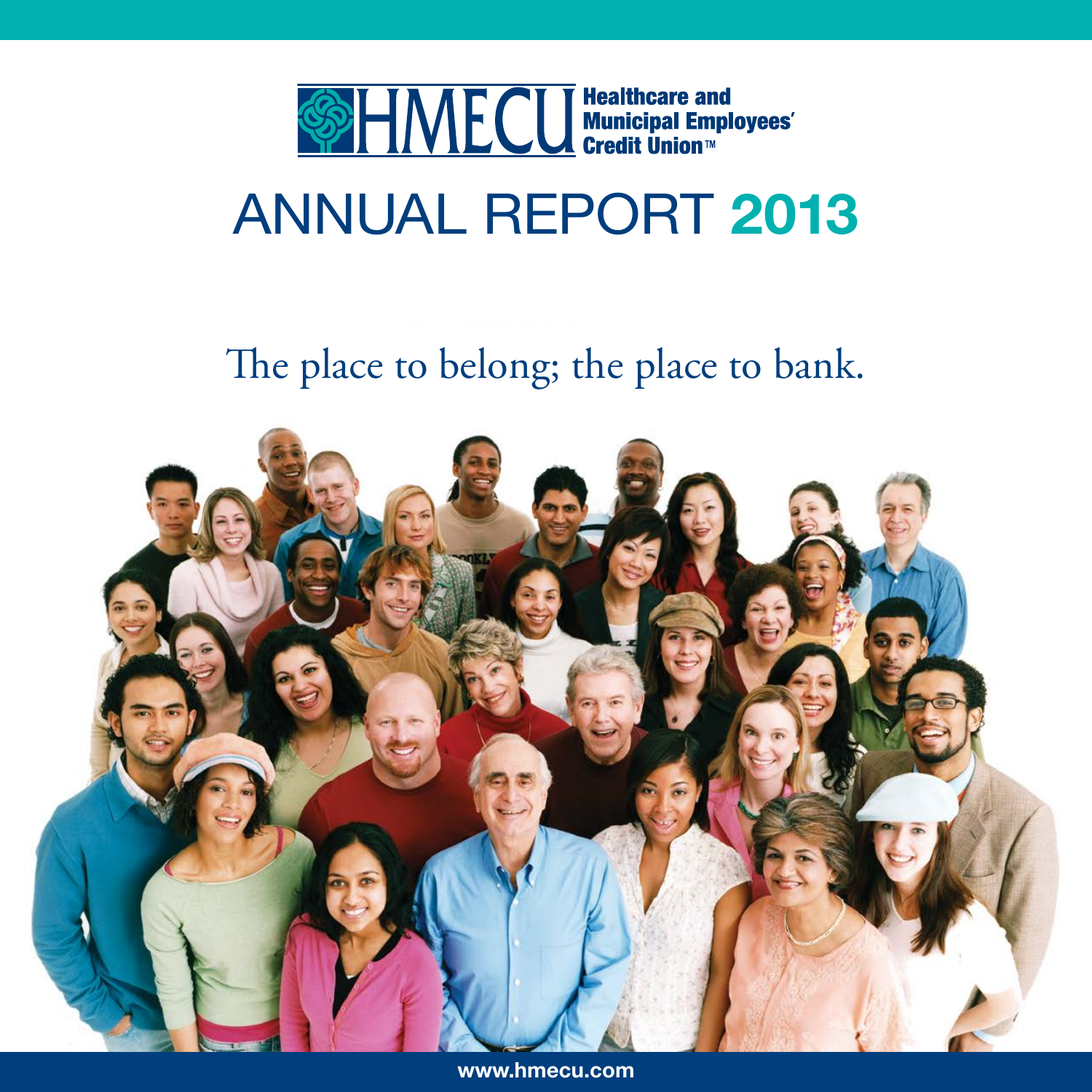## APRIL 9TH, 2014 - AGENDA

- Greetings/Introductions
- Guest Speaker Greg Maychak, City of Hamilton, Manager Pan Am Initiatives

#### Business Meeting Agenda

- Call to Order and Registration Report
- Adoption of the Agenda
- Minutes of the Seventy-Eighth Annual Meeting
- Business Arising from the Minutes
- Report to the Members
- Election of Officers\*
- Report of the Executive Vice President & Chief Financial Officer
- Report of the Loans Officer
- Report of the Audit and Risk Committee (includes Auditor's Report and Appointment of Auditors)
- Report of the Good Samaritan Club
- Report of the President & Chief Executive Officer
- New Business
- Special Presentations
- Adjournment
- Draw Prizes
- Buffet and Refreshments
- *\* Note: Election of Officers, including balloting if necessary, will commence immediately following the Report to the Members and will continue in between reports.*

# ANNUAL REPORT INDEX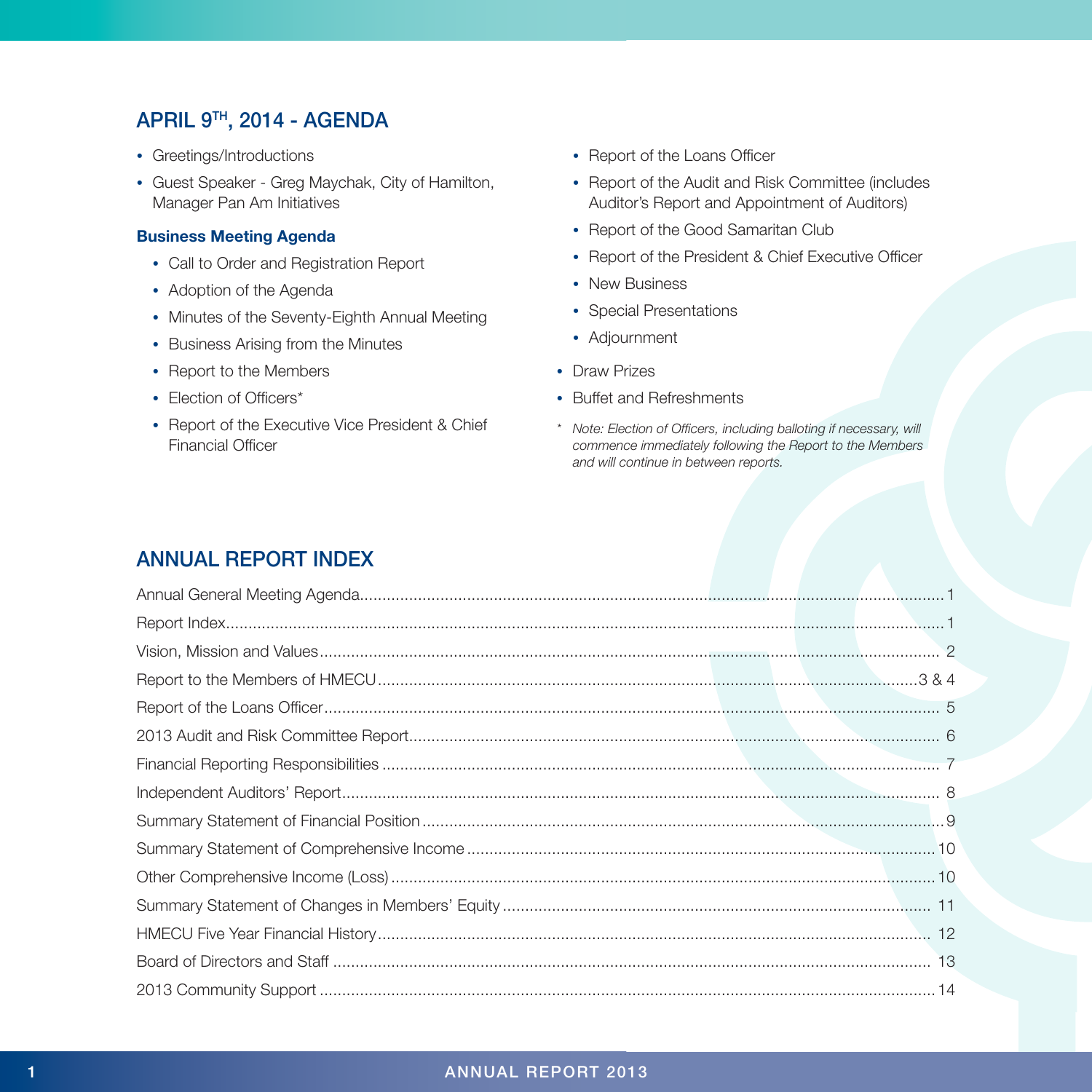### OUR VISION

The place to belong; the place to bank.

## OUR MISSION

To provide the best care of our members' financial needs.



Board of Directors (L to R) Back Row: Kevin Beattie, James Cardwell, Frank Venturelli, Michael Kay Front Row: Vince Paglia, Laurie Muzak-McComb, Sonia Browne, Ross Holland & Ken Cole

Senior Management Team (L to R) Jenn Vandehaar, Charlie Collura, Laurie Ryan-Hill, Margaret Bayr & Douglas Mann

## OUR VALUES

### Co-operative

We believe in the promotion and realization of internationally accepted co-operative principles.

### Family

We believe our credit union is a family: members, staff and volunteers.

### Member for Life

We believe in lifelong relationships with our members.

### Focusing on the Member

We believe that each member is a valued individual and will be treated with respect.

### Inspiring Culture

We believe in an inspiring culture that values and respects our people and their contributions.

### Integrity and Stewardship

We believe in long term financial stability, being accountable and acting ethically in all that we do.

### Collaboration

We believe in partnering and collaborating within our member and credit union communities.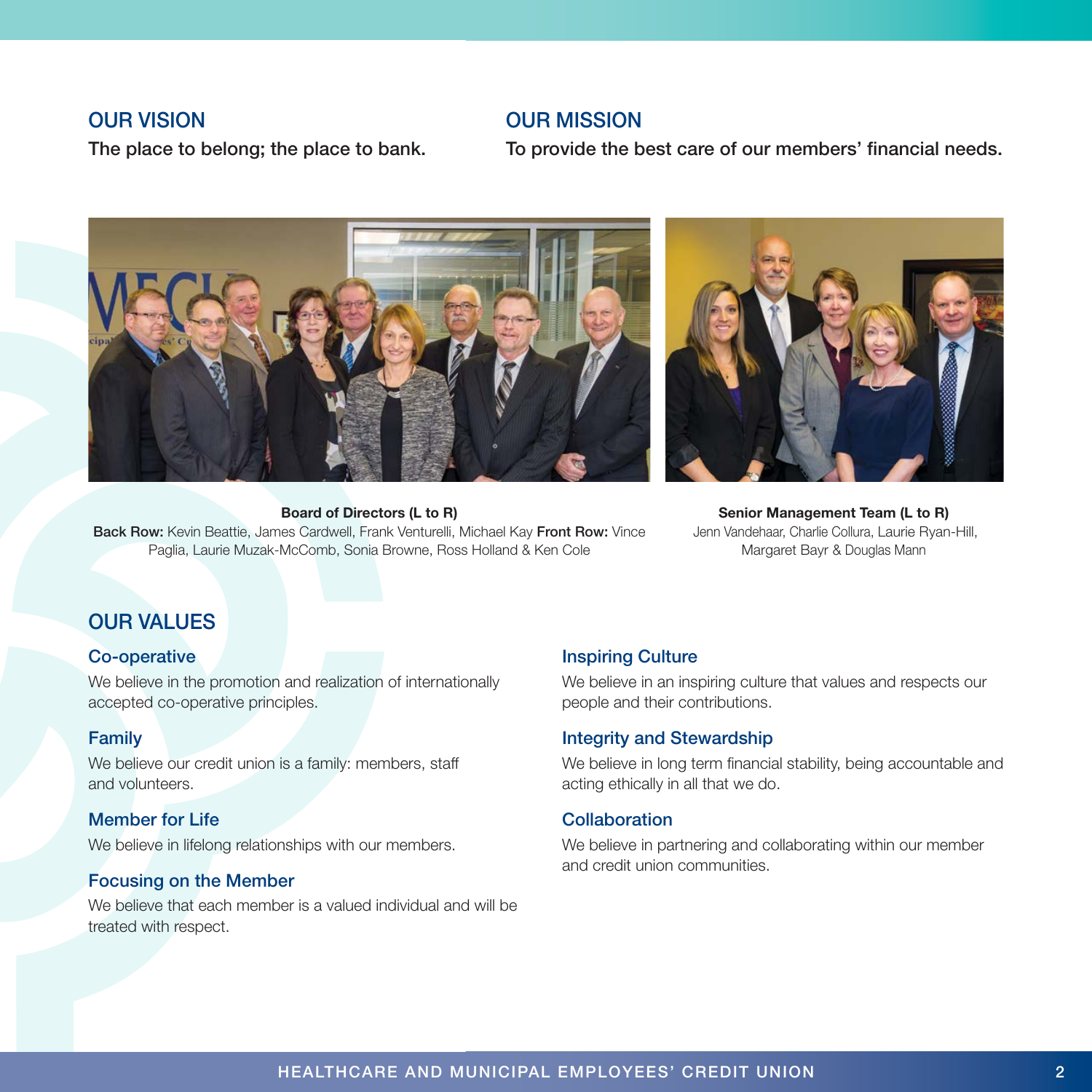# REPORT TO THE MEMBERS OF HMECU

On behalf of the Board of Directors of Healthcare and Municipal Employees' Credit Union I am pleased to report to our members on another successful year of operations. This evening marks our credit union's 79th Annual General Meeting. I have stated this fact in the last few reports I've delivered and I believe it continues to be worthy of mention and that is; your credit union holds the proud distinction of being the oldest credit union still operating under its original Ontario League Charter.

In our fiscal year ended Dec. 31st 2013 our assets grew to just over \$164M, with loans to members increasing by 5.87%. Our deposit portfolio grew to just over \$151M and income before taxes was \$469,385. This strong bottom line performance allowed us to move an additional \$400,000 to our reserves and helped us maintain a comfortable capital position of 6.6% of total assets representing just over \$10.9M. Despite the continued downward pressures on our interest margins due to the on-going low interest rate environment and increasing operating costs, we were able to generate above budget profit again this year. That success is the direct result of our dedicated team of management, staff and volunteers that we are fortunate to have working with us as well as the business loyalty of our members.

Our Chief Financial Officer and our Auditors will provide you with more details about our financial performance for the year ended 2013 in their respective reports later in the program.

2013 was the first year of the Board's current 3 year strategic plan which was developed in the fall of 2012. The 4 overarching goals developed and approved by the Board which will act as the pillars that support our business planning during this time are as follows:

- 1. Members Maximize the number of people in our bond who trust us with life-long relationships in caring for their financial needs and who will introduce us to their families.
- 2. Employees Empower and support our employees to reach their maximum potential, focusing on the member and the strategic goals of the credit union.
- 3. Operations Easy and efficient processes and systems for our members and employees to use that maximize our productivity.
- 4. Financial Our credit union achieves sound financial results which ensure a solid financial position for now and in the future.

We are pleased to report that 2013 saw a number of strategic achievements for the credit union, not the least of which was the much anticipated selection and transition to our new banking system. The very successful and virtually seamless conversion to the Universa Banking system took place on Nov. 2nd. It was the culmination of approximately 18 months of searching the market place and evaluating our needs and options; and then once the decision was made, a further 8 months of planning, training, testing and finally execution. It was a significant investment in credit union resources including staff time, effort and money. The Board is very pleased with the results and excited about the new products and services already launched, thanks to the new system and equally excited about the new technology that we'll be able to take advantage of going forward. The new system opens many doors for us, which will translate into new and improved products and services for our members. The CEO will have more about this in his report.

In addition to the new banking system, our top priorities in 2013 were to promote and deepen our commitment to the employer groups we serve, collaborate with like-minded credit unions to find mutual benefits and cost savings in our operations, and on the Board side, sharpen our focus on risk management oversight and generally to continue to evolve as a Board both collectively and individually as Directors.

On the governance front, the Board continued its focus on the balance between growth, financial success and maintaining the high level of quality personal service our members expect from us. In 2013, we also placed considerable effort into governance practices. The knowledge, experience and skill of each Director and the Board as a whole are important elements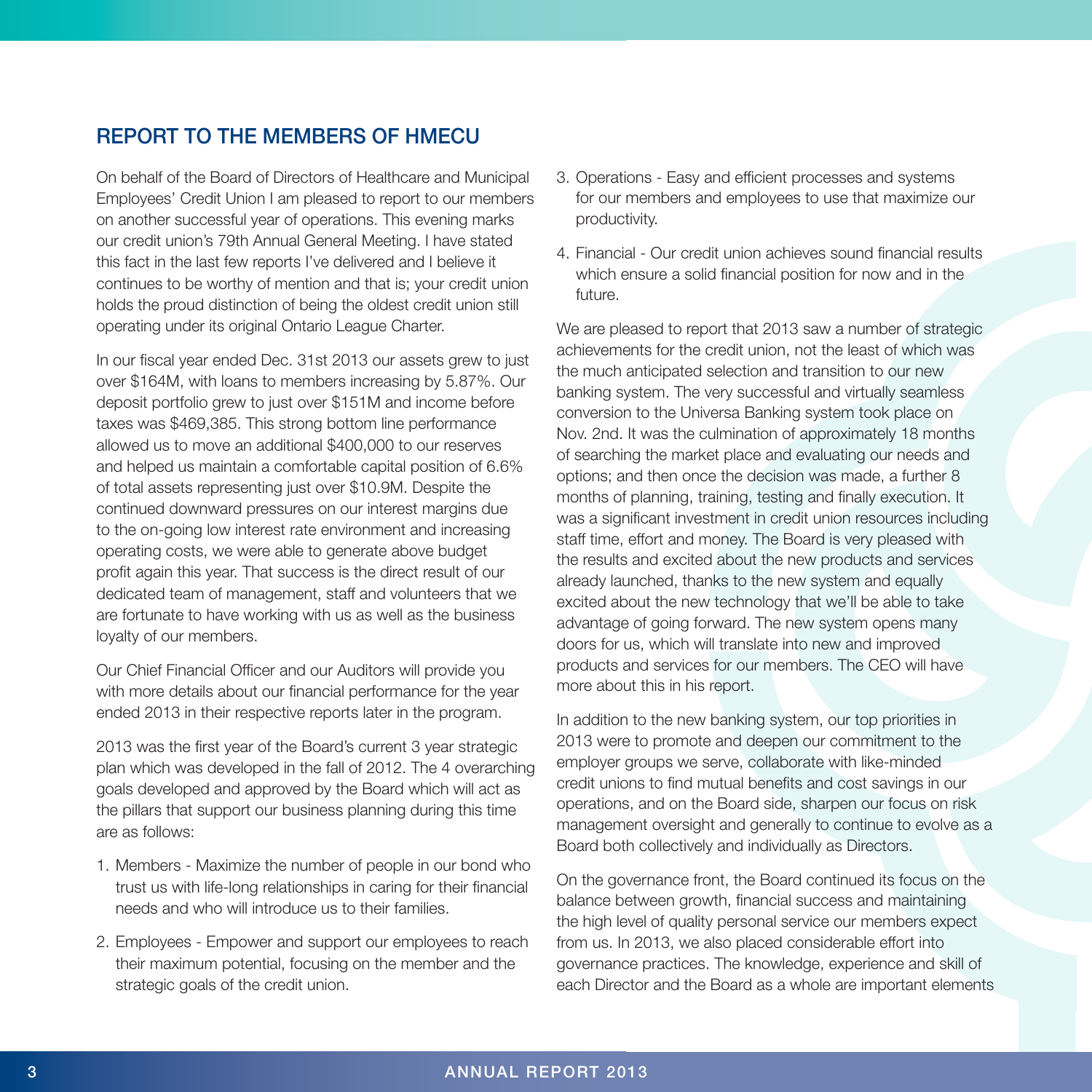in the success and viability of the credit union. It is important that we have appropriate competencies to effectively fulfill our responsibilities to the credit union and its members. We refined our Board self assessment process, approved a training and development program for the Board as a whole and for individual Directors. We assessed the performance of individual Directors and each Director participated in a mandatory assessment and training development session with an outside consultant. In addition, each Board member completed annual mandatory privacy and anti-money laundering training. The Board also actively participated in credit union system initiatives, contributing insight and feedback to changes proposed in the national and provincial credit union systems.

In the very important area of risk management oversight, the Board in 2013 guided the roll out of our new Enterprise Risk Management framework and process. The goals of ERM for the credit union are primarily to ensure that significant current and emerging risks and opportunities are identified and understood and that appropriate and prudent risk management systems to manage these risks are developed and effectively implemented. The Board, through the Audit and Risk Committee conduct regular reviews to evaluate the effectiveness of risk mitigation measures used by management and reports are produced on a regular basis regarding the adherence to our ERM policies.

The credit union performed well this year. We experienced a reasonable level of growth and generated the income we needed to capitalize that growth. We maintained sufficient profitability to provide for future sustainability. And we continued to receive significant positive feedback from members about our products, services and the personal care they receive from our outstanding staff.

Another area that we are once again pleased to report on is our involvement in the community. Board and staff are committed to ensuring HMECU continues to be a strong community supporter and corporate citizen. Our staff is encouraged to become involved in community fundraising and volunteering efforts both at the branch level and on a personal level. I am proud to report that through staff, member and corporate giving the credit union donated in excess of \$42,500 to various charities in 2013. You will find a list of the organizations we supported in your report.

Before closing my report I'd like to acknowledge our employer groups. Most of our members as you know either work in or are retired from the healthcare or municipal government sectors. Our credit union exists today because of the strong support we receive from the leadership of these organizations. Hamilton Health Sciences and St. Josephs Hospital Healthcare Systems as well as the municipal governments in Hamilton, Burlington and Brantford including Fire, Police and EMS associations are all supporters of the cooperative financial services we offer their staff and members and we are extremely grateful for that continued support.

On behalf of the Board, I want to thank our President and CEO, Charlie Collura, his executive and management team and all our employees for another great year. It is through their extraordinary efforts that HMECU continues to truly make good things happen for our credit union and especially our members.

Michael P. Kay, Board Chair

Charlie Collura, President and Chief Executive Officer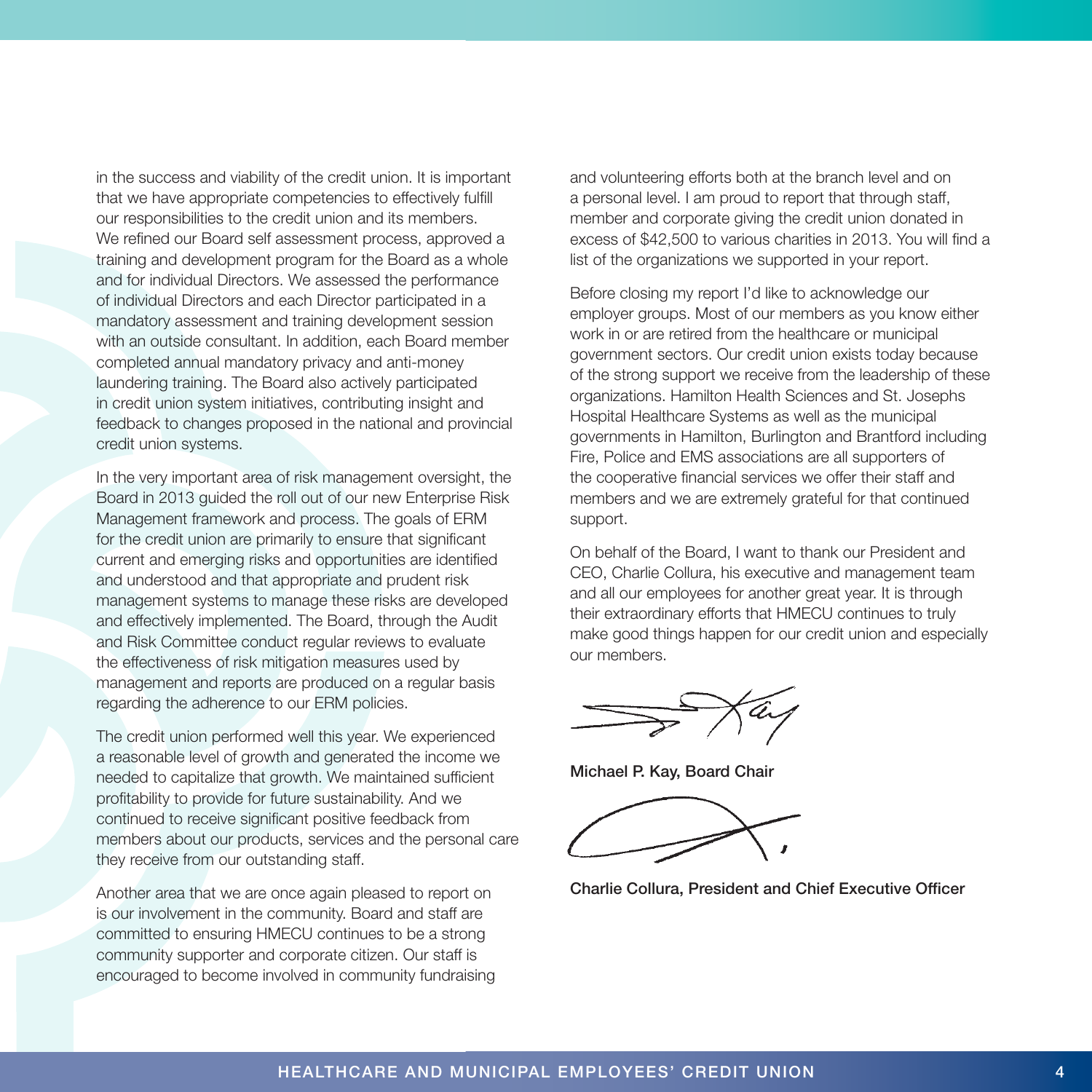# REPORT OF THE LOANS OFFICER

| As at December 31                                                                                                                                    | 2013                                                                   | 2012                                                                   |
|------------------------------------------------------------------------------------------------------------------------------------------------------|------------------------------------------------------------------------|------------------------------------------------------------------------|
| <b>Outstandings</b><br><b>Residential Mortgages</b><br><b>MeritLines</b><br>Personal Loans<br>Line of Credits<br><b>Commercial Syndication Loans</b> | \$<br>75,228,250<br>43,861,182<br>13,565,846<br>3,501,823<br>5,182,787 | \$<br>70,556,908<br>44,859,619<br>11,857,609<br>3,347,259<br>2,875,200 |
| <b>Authorized Limits Approved</b><br><b>Meritlines</b><br>Lines of Credit                                                                            | 9,166,655<br>1,058,510                                                 | 10,137,294<br>495,495                                                  |
| <b>Mortgages</b><br>Applications<br>Declined<br><b>Disbursements</b>                                                                                 | 76<br>$\Omega$<br>12,052,205                                           | 72<br>$\Omega$<br>11,033,498                                           |
| <b>Personal Loans</b><br>Applications<br>Declined<br><b>Disbursements</b>                                                                            | 866<br>20<br>8,995,898                                                 | 735<br>32<br>7,020,848                                                 |
| <b>Specific Allowance For Impaired Loans</b><br>Mortgages/Loans/Lines of Credit<br>in excess of 90 days                                              | 192,074                                                                | 161,957                                                                |

Over the past year, our Credit Union's Mortgage and Meritline Portfolio grew by over \$3.6 million collectively. Personal Loans grew by \$1.7 million which is a significant increase over prior years. Commercial Syndication Loans continue to experience steady but moderate growth and grew by \$2.3 million by year end.

As of December 31, 2013 the Credit Union's allowance for doubtful loans was \$192,074. This amount represents less than one quarter of 1% of our total outstanding loan and mortgages and continues to be well below industry standards.

Your Credit Union's Lending Department remains committed to providing the best care of our members financial needs by offering a wide range of competitively priced credit products, while providing exceptional member service.

Respectfully submitted,

Margaret Bayr, Vice President, Lending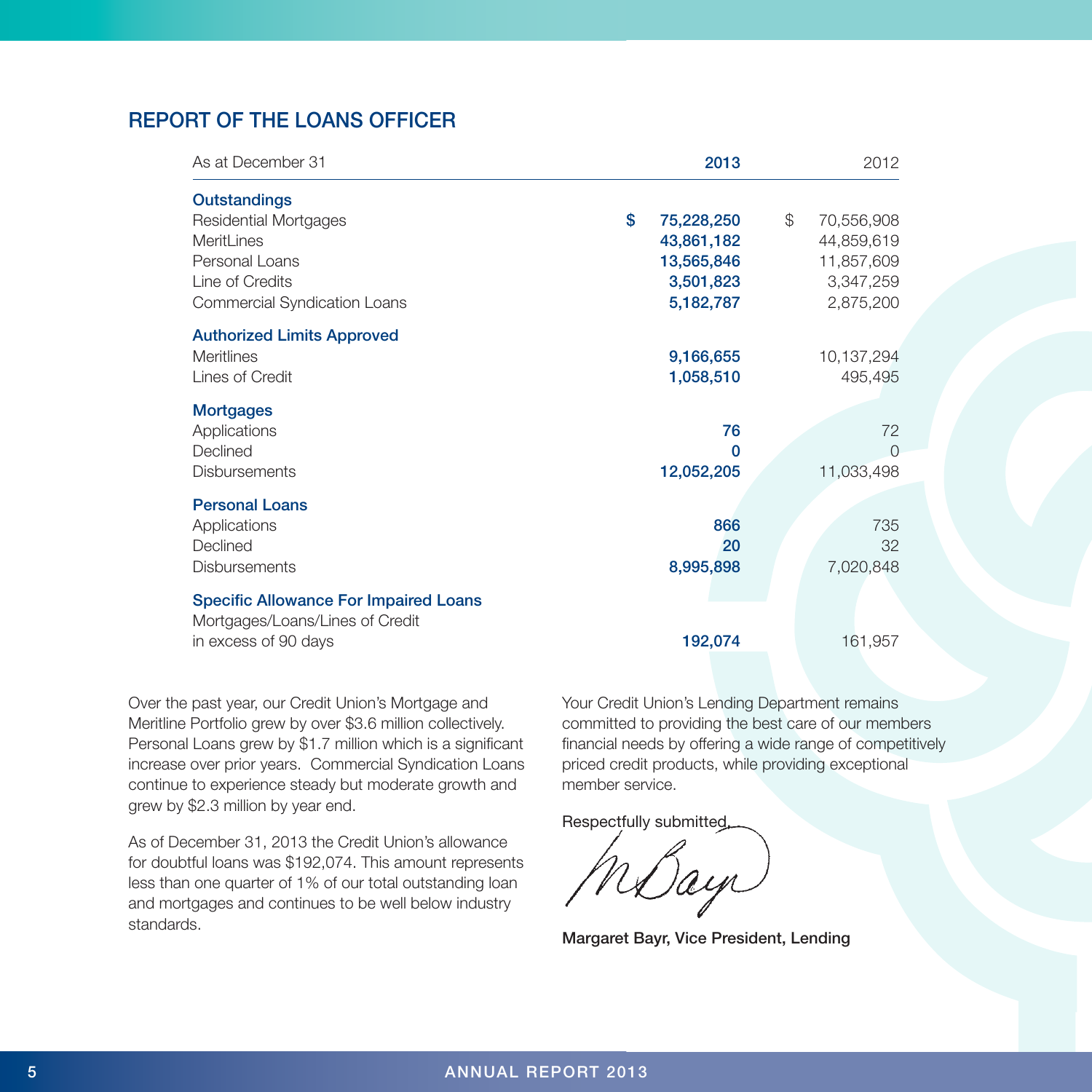# 2013 AUDIT AND RISK COMMITTEE REPORT

The Audit and Risk Committee has received and reviewed the Audited Financial Statements for the year ending December 31, 2013 from our auditors. Once again our auditors have expressed an opinion that the financial statements present fairly the financial position and results from operations of the Credit Union and are free of material misstatement. In addition, the auditors, through their Management Letters, have indicated that their examination has not raised any significant concerns with our procedures or internal controls.

The Audit and Risk Committee is pleased to report that we have met the directives of the Credit Union Caisse Populaires Act and the Regulations. The Committee held 5 meetings during 2013 and has undertaken the following significant activities:

- Reviewed and made recommendations to the Board of Directors regarding the annual external audit engagement letter, scope and plan of the audit and the audit management letters.
- Oversaw the internal audit function by reviewing reports from the internal auditor and evaluating the effectiveness of the internal audit functions.
- Ensured the implementation of the recommendations made by the 2012 CRIMS' Compliance Audit and CRIMS' review of the Credit Union's Anti Money Laundering and Terrorist Financing policies and procedures.
- Ensured the implementation of the recommendations received from DICO on site verification conducted in June 2013.
- Ensured that an effective risk management and control framework has been implemented in our Credit Union through the development of an ERM Committee. The Audit and Risk Committee members received a thorough education of the methodology used to develop risk tolerance and appetite limits. The Audit and Risk Committee reviewed quarterly reports from the ERM Committee to ensure compliance with approved tolerance and appetite levels and Board policy.
- Along with the full Board of Directors, oversaw the purchase and implementation of the new banking system.

The Audit and Risk Committee is satisfied that the Credit Union's procedures, policies and internal controls are sufficient and continue to protect the operations of the Credit Union.

Thank you to the staff and management for their support and co-operation during this past year.

Respectfully submitted,

Sonia Beouve

Sonia Browne, Chair Vince Paglia, Vice Chair James Cardwell, Director Ross Holland, Director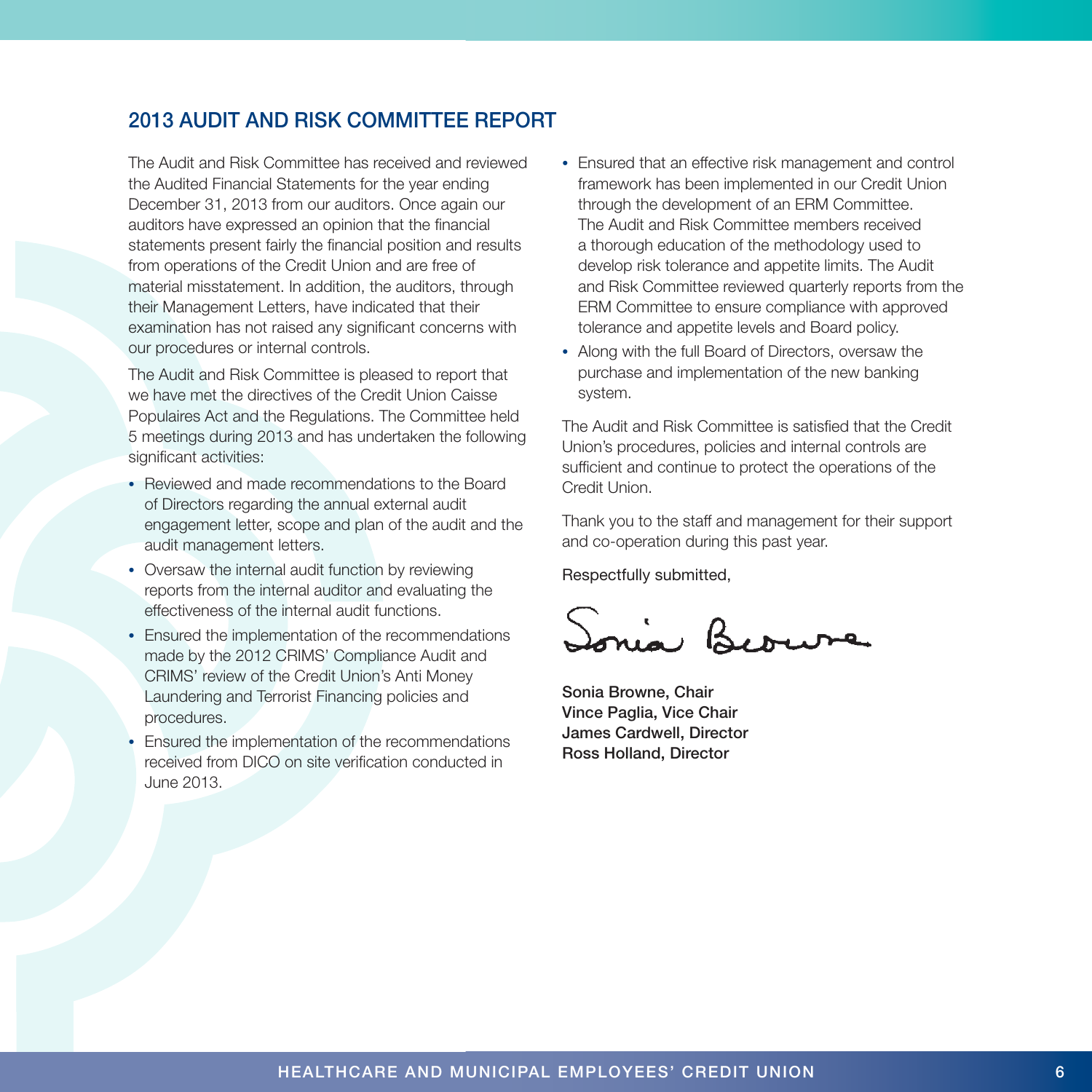# FINANCIAL REPORTING RESPONSIBILITIES

The financial information contained in this report is a condensed version of the financial statements. The detailed financial statements are available to our members upon request at the AGM or at any of our branches.

Management is responsible for the preparation, presentation and consistency of the accompanying financial statements and other information contained in this Annual Report.

The financial statements have been prepared in accordance with International Financial Reporting Standards and have been audited by the firm of Millard, Rouse and Rosebrugh LLP, Chartered Accountants. These auditors, appointed by the members, audit our financial statements in accordance with Canadian generally accepted auditing standards. The auditors have free and independent access to the Audit and Risk Committee and meet with the Committee and with management to consider matters relating to financial statement presentation, internal controls and audit procedures.

Management maintains the necessary system of internal controls to provide reasonable assurance that transactions are authorized, assets safeguarded and proper records maintained.

This system of internal controls provides reasonable assurance that financial records are reliable and are a proper basis for preparation of the financial statements. The Audit and Risk Committee and the Board of Directors, in carrying out their responsibility, have reviewed and approved the financial statements.

The Audit and Risk Committee of the Board of Directors meets at least quarterly with management to review matters relating to the quality of financial reporting and internal accounting controls and the nature, extent and results of the audits. In addition, this Committee recommends the appointment of external auditors.

The Board of Directors oversees management's performance of its financial reporting responsibilities and meets regularly to approve the financial statements and other financial information.

The Deposit Insurance Corporation of Ontario (DICO) conducts a periodic examination and inquiry into the affairs of the Credit Union to ensure compliance with DICO and the Credit Union by-laws and the provisions of the Credit Unions and Caisses Populaires Act, 1994 under which the Credit Union is chartered and regulated.

Charlie Collura, Douglas Mann C.A., **President and Chief Executive Officer Executive Vice President and Chief Chief** 

Doyla Hea

Financial Officer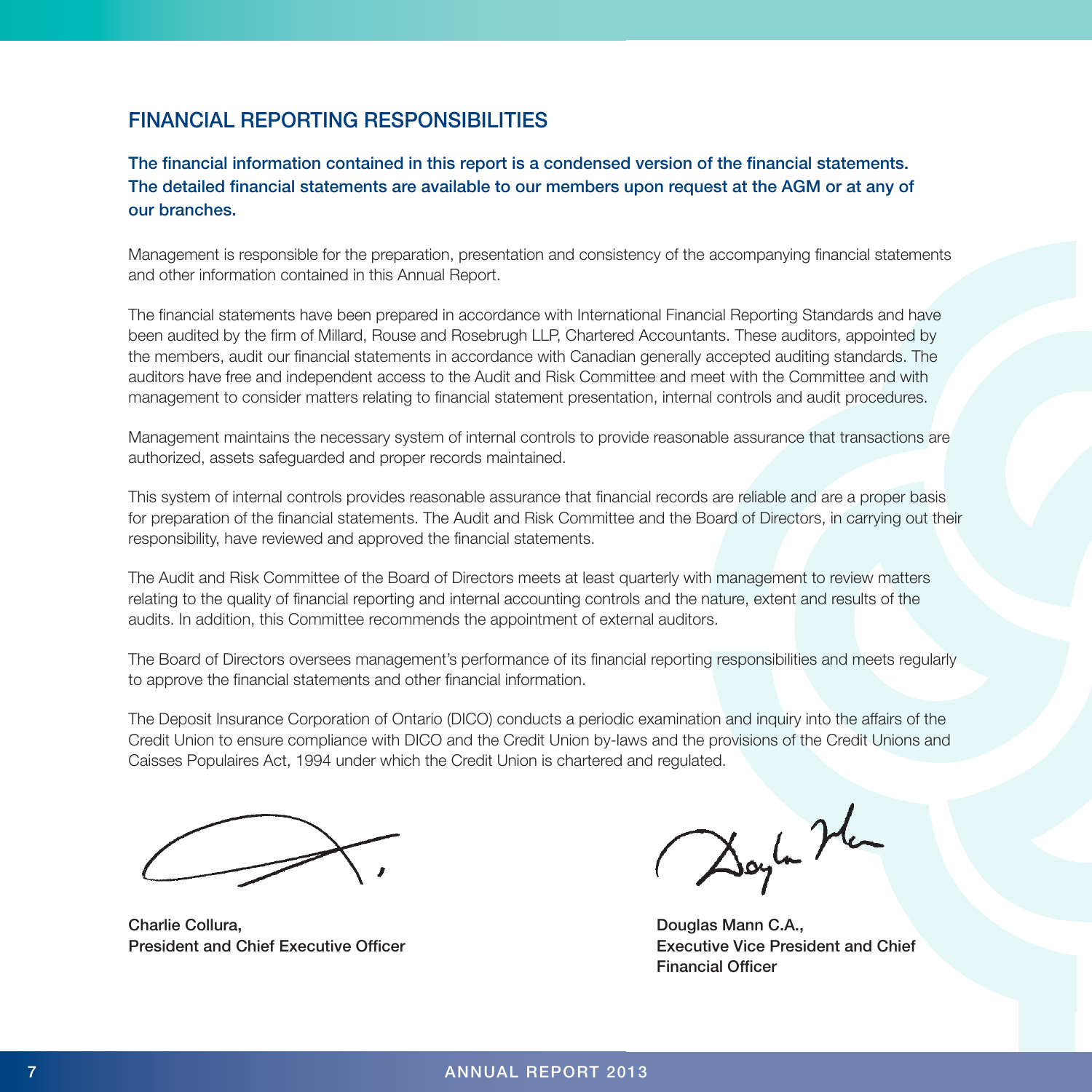# INDEPENDENT AUDITORS' REPORT

#### To the Members of Hamilton Municipal Employees' Credit Union Limited

The accompanying summary financial statements, which comprise the summary statement of financial position as at December 31, 2013, the summary statement of comprehensive income, and summary statement of changes in members' equity for the year then ended, are derived from the audited financial statements of Hamilton Municipal Employees' Credit Union Limited for the year ended December 31, 2013. We expressed an unmodified audit opinion on those financial statements in our report dated February 20, 2014. Those financial statements, and the summary financial statements, do not reflect the effects of events that occurred subsequent to the date of our report on those financial statements.

The summary financial statements do not contain all the disclosures required by International Financial Reporting Standards. Reading the summary financial statements, therefore, is not a substitute for reading the audited financial statements of Hamilton Municipal Employees' Credit Union Limited.

#### Management's Responsibility for the Summary Financial Statements

Management is responsible for the preparation of a summary of the audited financial statements in accordance with its criteria to highlight the major areas of credit union activity, investments, member loans, member deposits and members' equity.

#### Auditors' Responsibility

Our responsibility is to express an opinion on the summary financial statements based on our procedures, which were conducted in accordance with Canadian Auditing Standards (CAS) 810, "Engagements to Report on Summary Financial Statements."

#### Opinion

In our opinion, the summary financial statements derived from the audited financial statements of Hamilton Municipal Employees' Credit Union Limited for the year ended December 31, 2013 are a fair summary of those financial statements, in accordance with management's criteria.

Millard, heuse 2 hosebrych LLP

Millard, Rouse & Rosebrugh LLP CHARTERED ACCOUNTANTS Licensed Public Accountants February 26, 2014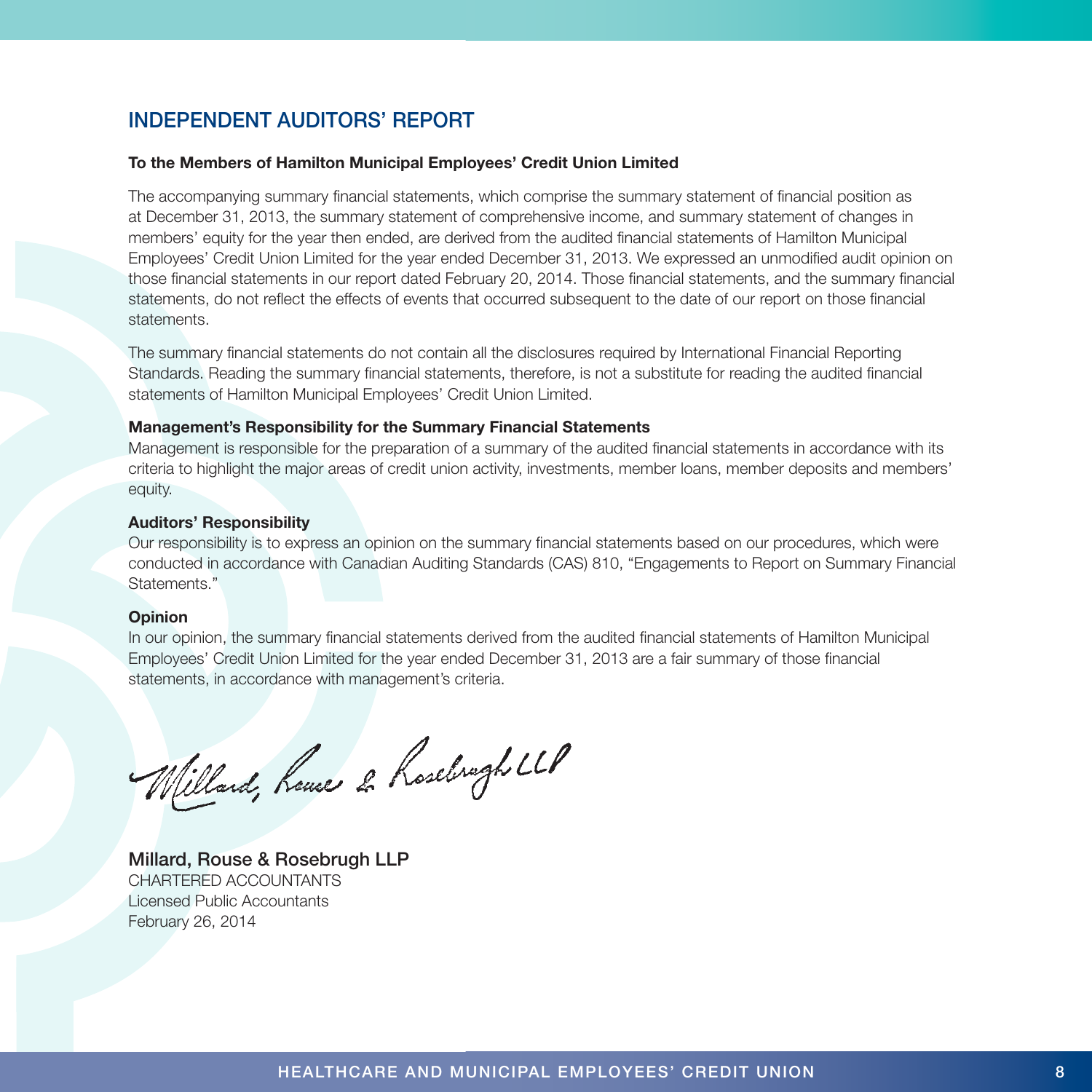# SUMMARY STATEMENT OF FINANCIAL POSITION

| As at December 31                      | 2013        | 2012        |
|----------------------------------------|-------------|-------------|
| <b>ASSETS</b>                          |             |             |
| <b>Current Assets</b>                  | 3,112,026   | 5,368,629   |
| Loans to Members                       | 141,378,072 | 133,527,011 |
| Investments                            | 16,744,698  | 17,916,599  |
| Property, Plant and Equipment          | 2,743,204   | 2,587,277   |
| Intangible Assets                      | 357,828     |             |
|                                        | 164,335,828 | 159,399,516 |
| <b>LIABILITIES</b>                     |             |             |
| <b>Current Liabilities</b>             | 2,033,209   | 1,842,209   |
| Members' Deposits and Share Capital    | 152,393,030 | 147,997,342 |
| <b>Future Income Taxes</b>             | 64,032      | 45,484      |
|                                        | 154,490,271 | 149,885,035 |
| <b>MEMBERS' EQUITY</b>                 |             |             |
| Undivided Earnings                     | 213,821     | 217,458     |
| Accumulated Other Comprehensive Income | 31,736      | 97,023      |
| Reserves                               | 9,600,000   | 9,200,000   |
|                                        | 9,845,557   | 9,514,481   |
|                                        | 164,335,828 | 159,399,516 |

Michael P. Kay, Board Chair **Ross Holland, Secretary** Ross Holland, Secretary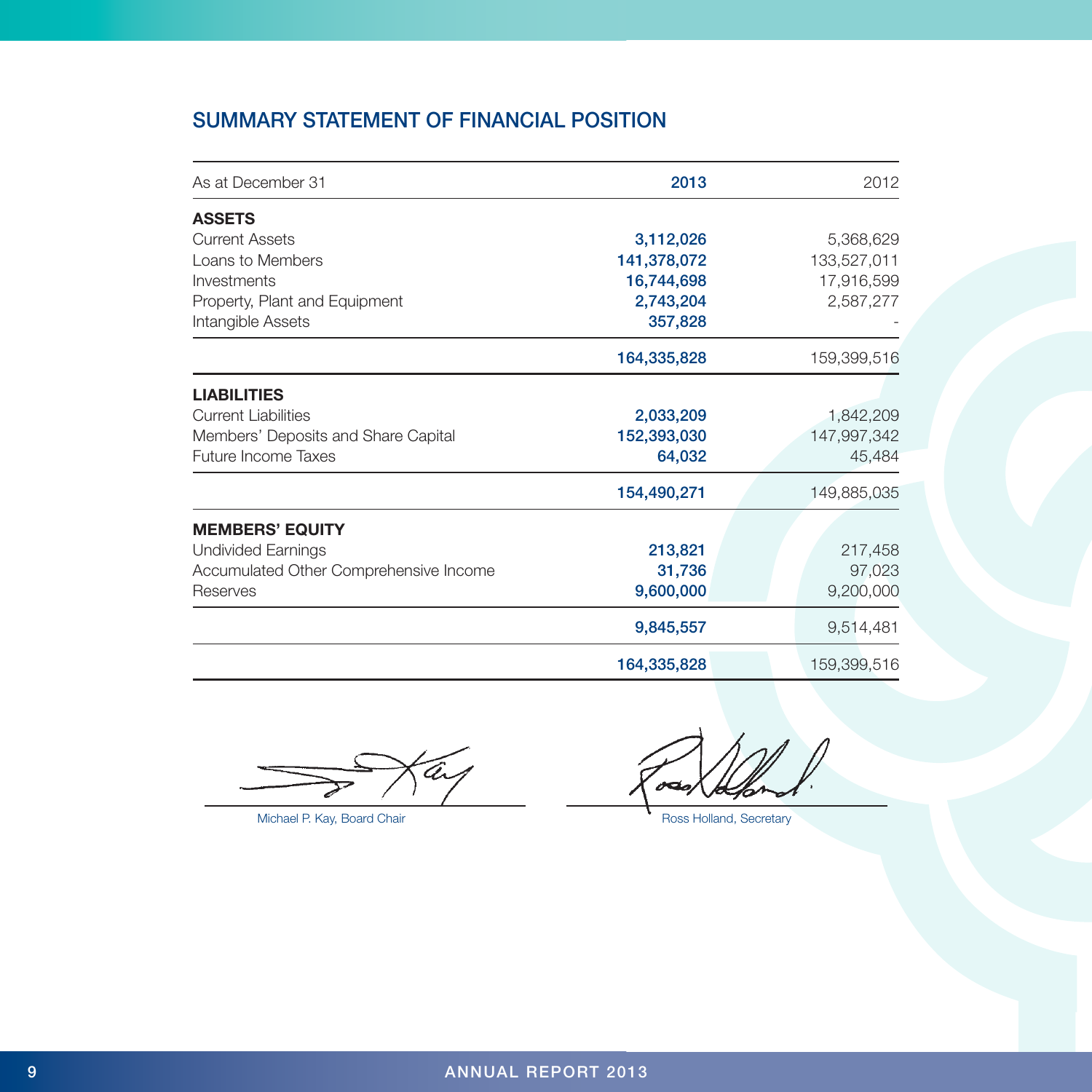# SUMMARY STATEMENT OF COMPREHENSIVE INCOME

| For the year ended December 31                     | 2013                   | 2012                   |
|----------------------------------------------------|------------------------|------------------------|
| <b>Interest Revenue</b><br><b>Interest Expense</b> | 6,367,861<br>1,668,616 | 6,437,644<br>1,852,416 |
| <b>Interest Margin</b><br>Other Income             | 4,699,245<br>1,705,089 | 4,585,228<br>1,577,994 |
| Income Before Operating Expenses                   | 6,404,334              | 6,163,222              |
| <b>Operating Expenses</b>                          |                        |                        |
| <b>Employee Salaries and Benefits</b>              | 3,287,884              | 3,183,538              |
| <b>Other Operating Expenses</b>                    | 2,647,065              | 2,509,114              |
|                                                    | 5,934,949              | 5,692,652              |
| <b>Operating Income</b>                            | 469,385                | 470,570                |
| Current and Future Income Taxes                    | 73,022                 | 73,685                 |
| <b>Net Income</b>                                  | 396,363                | 396,885                |

# OTHER COMPREHENSIVE INCOME (LOSS)

| Comprehensive income for the year                            | 331,076   | 226,215    |
|--------------------------------------------------------------|-----------|------------|
| Other comprehensive income (loss) for the year               | (65,287)  | (170, 670) |
| Tax effect of change in unrealized gains on cash flow hedges | 11.976    | 29.443     |
| instruments designated as cash flow hedges                   | (77, 263) | (200, 113) |
| Change in unrealized gains / (losses) on derivative          |           |            |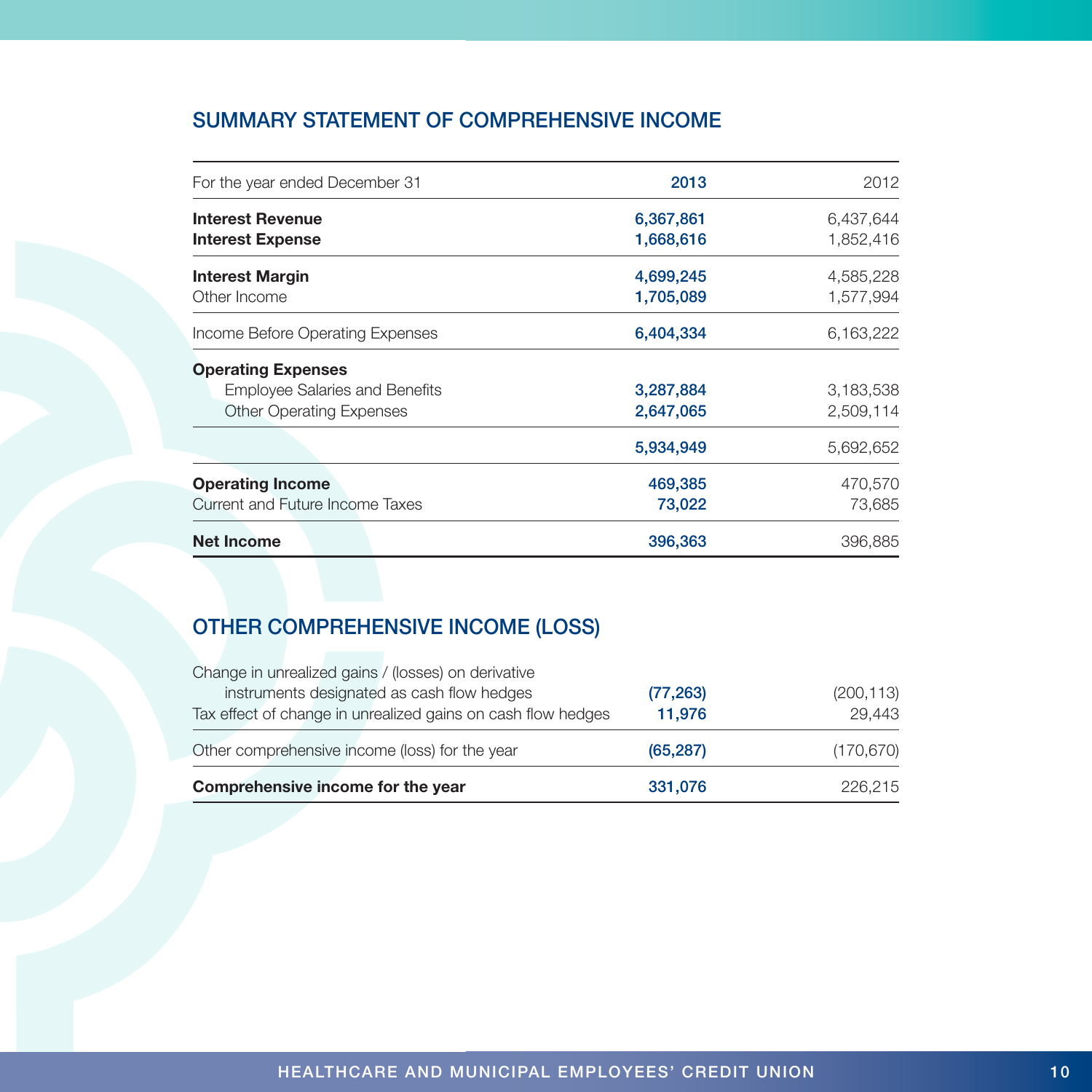# SUMMARY STATEMENT OF CHANGES IN MEMBERS' EQUITY

|                                       | <b>Accumulated Other</b><br>Comprehensive Income<br><b>Cash Flow Hedges</b> | Reserves  | Retained<br>Earnings | Total     |
|---------------------------------------|-----------------------------------------------------------------------------|-----------|----------------------|-----------|
| Balance at January 1, 2012            | 267,693                                                                     | 8.700.000 | 320,573              | 9,288,266 |
| Net Income                            |                                                                             |           | 396,885              | 396,885   |
| Transfer to reserves                  |                                                                             | 500,000   | (500,000)            |           |
| Change in unrealized gains / (losses) |                                                                             |           |                      |           |
| on cash flow hedges                   | (170, 670)                                                                  |           |                      | (170,670) |
| <b>Balance at December 31, 2012</b>   | 97,023                                                                      | 9,200,000 | 217,458              | 9,514,481 |
| Net Income                            |                                                                             |           | 396,363              | 396,363   |
| Transfer to reserves                  |                                                                             | 400,000   | (400,000)            |           |
| Change in unrealized gains / (losses) |                                                                             |           |                      |           |
| on cash flow hedges                   | (65, 287)                                                                   |           |                      | (65, 287) |
| <b>Balance at December 31, 2013</b>   | 31.736                                                                      | 9.600.000 | 213.821              | 9.845.557 |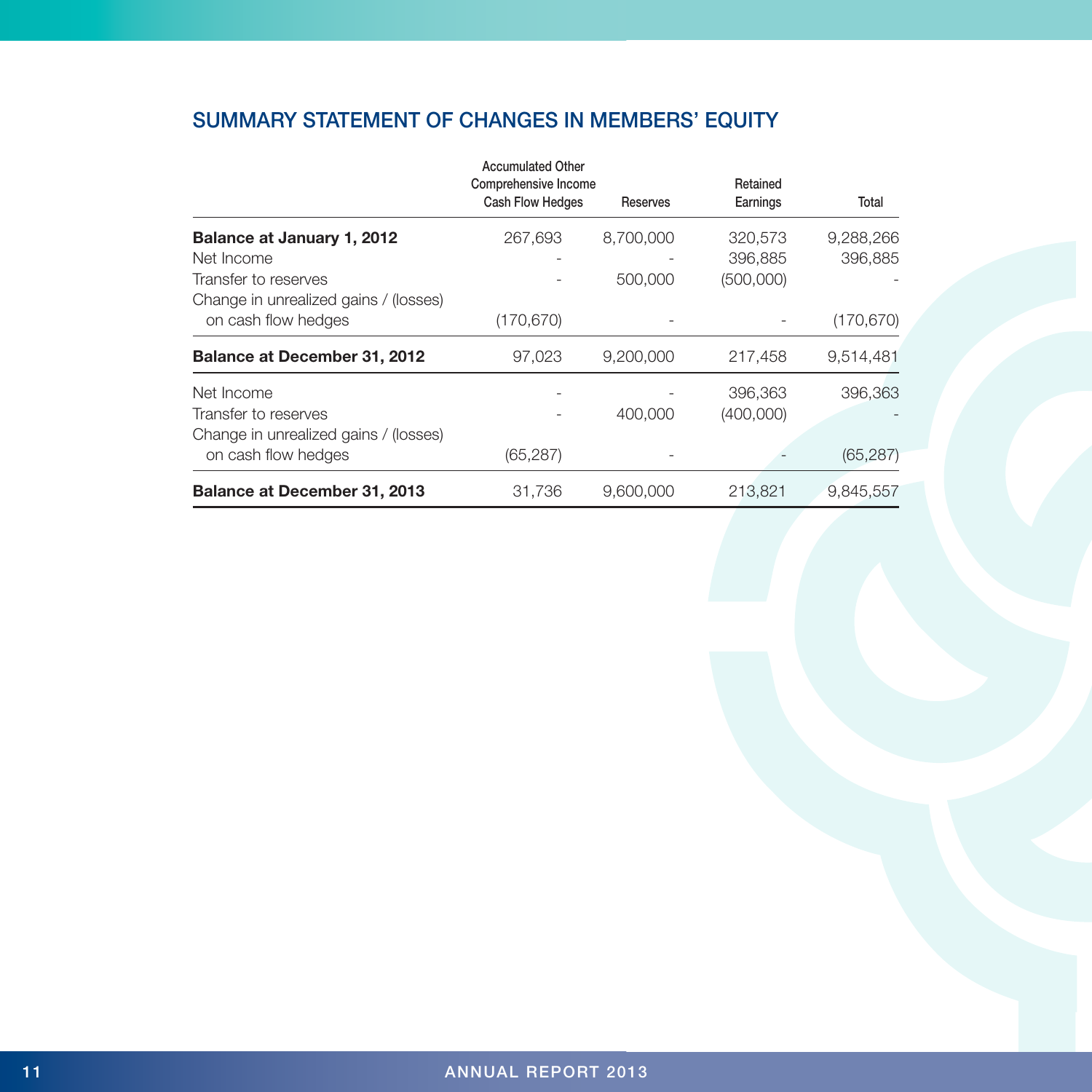# HMECU FIVE YEAR FINANCIAL HISTORY

|                                                                                                                                     | 2013                                                           | 2012                                                           | 2011                                                           | 2010                                                           | 2009                                                           |
|-------------------------------------------------------------------------------------------------------------------------------------|----------------------------------------------------------------|----------------------------------------------------------------|----------------------------------------------------------------|----------------------------------------------------------------|----------------------------------------------------------------|
| Income Statement (at December 31)                                                                                                   |                                                                |                                                                |                                                                |                                                                |                                                                |
| Interest Revenue<br>Interest and Dividend Expense                                                                                   | \$<br>6,367,861<br>1,668,616                                   | \$<br>6.437.644<br>1,852,416                                   | \$<br>6,436,991<br>2,084,286                                   | \$<br>6,689,334<br>2,110,094                                   | \$<br>6,747,710<br>2,430,500                                   |
| Net Interest Margin<br>Other Income                                                                                                 | 4,699,245<br>1,705,089                                         | 4,585,228<br>1,577,994                                         | 4,352,705<br>1,705,031                                         | 4,579,240<br>1,641,951                                         | 4,317,210<br>1,459,119                                         |
| Total Income<br><b>Operating Expenses</b>                                                                                           | 6.404.334<br>5,934,949                                         | 6.163.222<br>5,692,652                                         | 6.057.736<br>5,894,811                                         | 6.221.191<br>5,447,669                                         | 5.776.329<br>5,052,129                                         |
| Income before Taxes<br><b>Income Taxes</b>                                                                                          | 469,385<br>73,022                                              | 470,570<br>73,685                                              | 162,925<br>22,266                                              | 773,522<br>164,138                                             | 724,200<br>120,658                                             |
| Net Income                                                                                                                          | \$<br>396,363                                                  | \$<br>396,885                                                  | \$<br>140,659                                                  | \$<br>609,384                                                  | \$<br>603,542                                                  |
| <b>Balance Sheet (at December 31)</b>                                                                                               |                                                                |                                                                |                                                                |                                                                |                                                                |
| Personal Loans and Lines of Credit<br>Mortgages and MeritLines<br><b>Syndicated Loans</b><br>Accrued Interest Receivable            | \$<br>16,875,595<br>119.089.432<br>5,182,787<br>230,258        | \$15,042,902<br>115.416.527<br>2,875,200<br>192,382            | \$14,522,801<br>109.286.123<br>1,877,597<br>165,767            | \$16,095,516<br>104,824,801<br>1,626,122<br>142,771            | \$<br>18,770,854<br>101,445,383<br>1,241,608<br>150,092        |
| Loans and Mortgages to Members<br>Cash and Investments<br><b>Other Assets</b>                                                       | 141,378,072<br>18,271,515<br>4,686,241                         | 133,527,011<br>21,830,508<br>4,041,997                         | 125,852,288<br>24,460,588<br>4,542,971                         | 122,689,210<br>22,492,768<br>4,817,935                         | 121,607,937<br>19,688,228<br>4,832,534                         |
| <b>Total Assets</b>                                                                                                                 | \$164,335,828                                                  | \$159,399,516                                                  | \$154,855,847                                                  | \$149,999,913                                                  | \$<br>146,128,699                                              |
| Members Chequing and Savings<br><b>Term Deposits</b><br>Tax Free Savings Accounts<br><b>Registered Deposits</b><br>Accrued Interest | 65,478,027<br>21,356,193<br>9.639.943<br>54,309,476<br>601,166 | 62,730,213<br>20,913,133<br>7.548.366<br>55,065,412<br>694,362 | 58,820,037<br>22,013,643<br>5.611.294<br>54,953,058<br>833,152 | 56,698,686<br>21,414,072<br>3.942.305<br>54,286,795<br>915,214 | 56,868,538<br>21,159,724<br>1.967.437<br>53,106,735<br>995,042 |
| <b>Total Members Deposits &amp; Shares</b><br>Membership Shares<br>Term Loans<br><b>Other Liabilities</b><br>Members' Equity        | 151,384,805<br>1,008,225<br>$\Omega$<br>2,097,241<br>9,845,557 | 146,951,486<br>1,045,856<br>$\Omega$<br>1,887,693<br>9,514,481 | 142,231,184<br>1,074,046<br>$\Omega$<br>2.262.351<br>9,288,266 | 137,257,072<br>1,107,351<br>$\Omega$<br>2.402.814<br>9,232,676 | 134,097,476<br>1,135,395<br>$\Omega$<br>1,982,065<br>8,913,763 |
| <b>Total Liabilities and Equity</b>                                                                                                 | \$164,335,828                                                  | \$159,399,516                                                  | \$154,855,847                                                  | \$149,999,913                                                  | \$<br>146,128,699                                              |
| Annual Balance Sheet Asset Growth                                                                                                   | 3.10%                                                          | 2.93%                                                          | 3.24%                                                          | 2.65%                                                          | 0.98%                                                          |
| Other Items Under Administration                                                                                                    | \$46,079,812                                                   | \$ 39,450,217                                                  | \$37,242,711                                                   | \$42,708,831                                                   | \$<br>40,059,693                                               |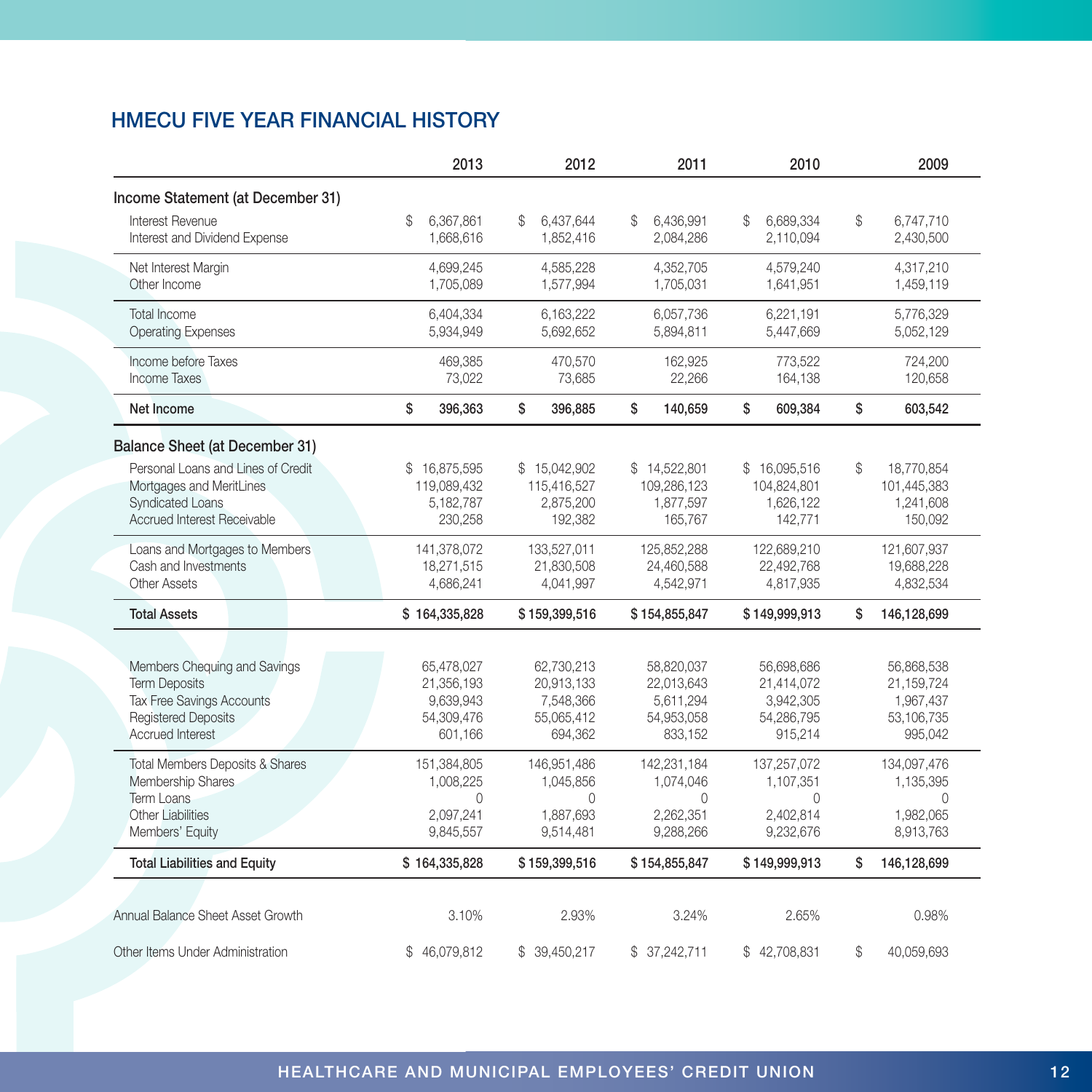# BOARD OF DIRECTORS

#### Term of Office Expires at the Annual Meeting in the year indicated

| Vice ChairJames Cardwell2016 |  |
|------------------------------|--|
| SecretaryRoss Holland2015    |  |
| Director Sonia Browne2016    |  |
|                              |  |

| Director  Frank Venturelli2014 |  |
|--------------------------------|--|
|                                |  |
|                                |  |

### **STAFF**

| Barbara Armes     |
|-------------------|
| Deanna Basso      |
| Marqaret Bayr     |
| Kathee Berry      |
| Deb Bolt          |
| <b>Tracy Cain</b> |
| Rose Mary Coccaro |
| Charlie Collura   |
| Daniela Conz      |
| Nancy Cooper      |
| Brooke Ducharme   |
| Joanne Engleby    |
| Joanne Foster     |
| Rita Fredson      |
|                   |

Nora Gefucia Lena Graves Bonnie Hamel Erin Hart Jodi Kielb Kitty Kiss Michelle Kranjc Yola Kubiak Leslie Lawson Andrew Leal James Lounsbury Doug Mann Tina Manojlovic Diana McDermid

Haley McDougall Sylvia McKinnon Mary Metcalfe Maryann Miskic Michelle Morey Valli Nadeau Patty Painter Gisele Pinard Janice Rempel Cathy Riley Robert Rocklyn Lara Ruplen Laurie Ryan-Hill Ruth Salmeron

Shereen Shawihat Kelly Smith Nasim Somani Mark Stanners Teresa Stephenson Jennifer Swing Tonia Tirabassi Jenn Vandehaar Pat Villeneuve Kim Williamson Annette Wilmot Michael Wilson Colleen Wyhoda Sandy Yardley

# 2015 80TH AGM Save the date!

Saturday, April 11, 2015 Michelangelo's Banquet Centre, 1555 Upper Ottawa St., Hamilton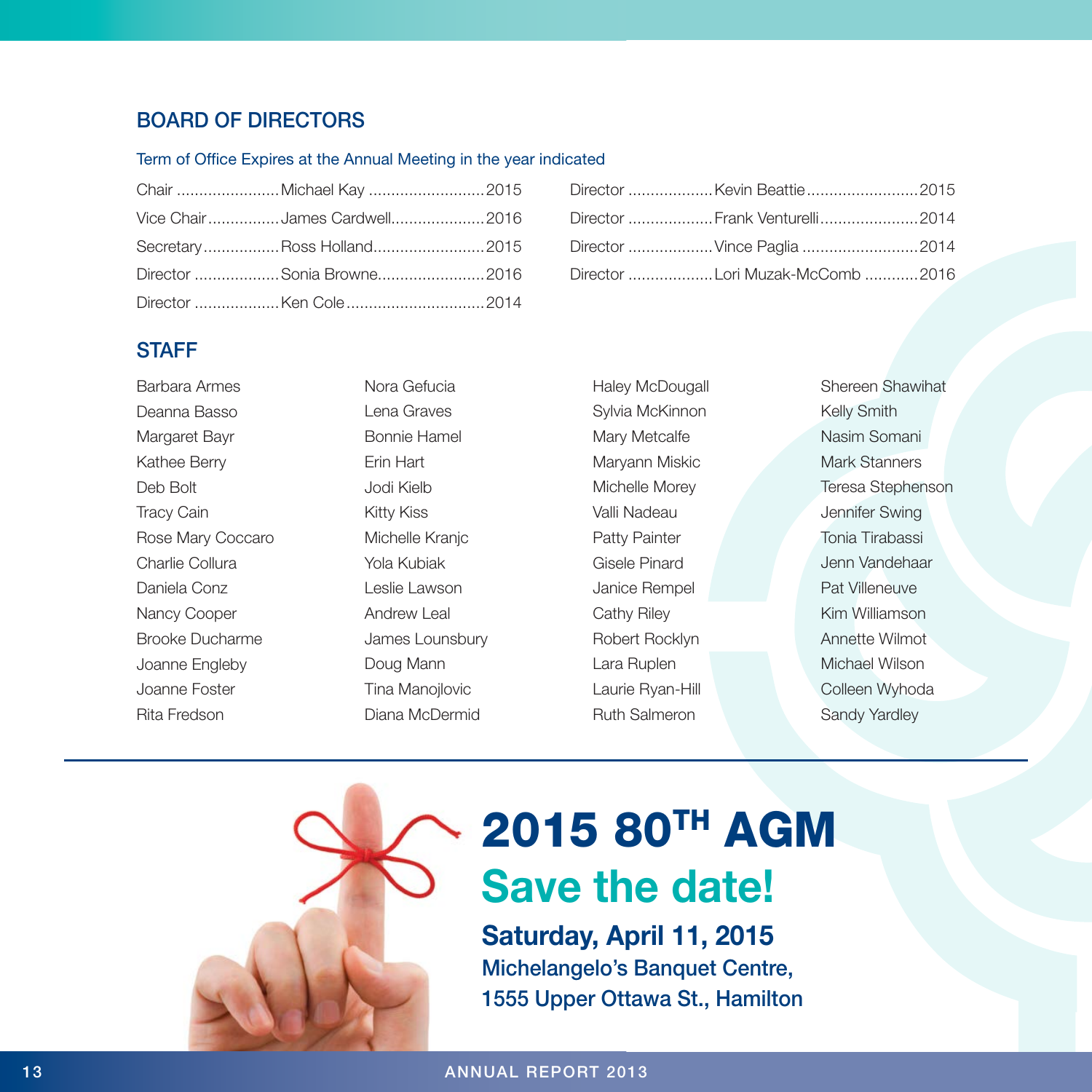# 2013 COMMUNITY SUPPORT

During 2013 HMECU was an advocate in providing sponsorships, donations and gifts of over \$42,500 to a variety of worthy causes throughout the Hamilton, Burlington and Brantford communities. We will continue to be philanthropic to our many employer groups, associations and members in the years to come. Below is a listing of some of the organizations we were proud to support.

Around the Bay Road Race Big Brothers and Sisters of Hamilton Brantford Fire Department Brantford Food Bank Brantford Power Employees Breast Cancer Society Camp Bunko Canadian Cancer Society Canadian Diabetes Association Canadian Red Cross Children's Aid Society of Brantford Children's Safety Village, Brantford City of Hamilton Co-Ed 3 Pitch League City of Hamilton United Way Community Resource Services Crimestoppers – Brantford CUPE Local 5167 CUPE Local 7800 Diagnostic Imaging Department – St. Joseph's Healthcare Grand Erie District School Board Hamilton Civic Employees Hockey Leagues Hamilton Emergency Medical Services Hamilton Food Share Hamilton Health Sciences Foundation

Hamilton Heart and Stroke Foundation

Hamilton Motorcycle Ride For Dad Hamilton Police – The Back-Up Publication Hamilton Police Association Hamilton Police Services Hamilton Professional Fire Fighters, Local 288 Horizon Utilities Juvenile Diabetes of Hamilton Kidney Dialysis Department – St. Joseph's Healthcare Multiple Sclerosis Society of Canada Neighbour to Neighbour Food Bank North Hamilton Community Center NovaVita Ontario Professional Fire Fighters Association Year Book Participation House, Brantford Relief Efforts - Philippines Shriners Club of Ontario Southern Ontario Fire Fighters Curling Association St. Joseph's Lifecare – Brantford St. Joseph's Healthcare Hamilton St. Joseph's Healthcare Foundation St. Peter's Healthcare Weekend to End Women's Cancers Wellwood Resource Centre of Canada

*With special thanks to the Ontario Credit Union Charitable Foundation for their continued support through many fundraising initiatives.* www.ontariocucf.ca





### HEALTHCARE AND MUNICIPAL EMPLOYEES' CREDIT UNION 14